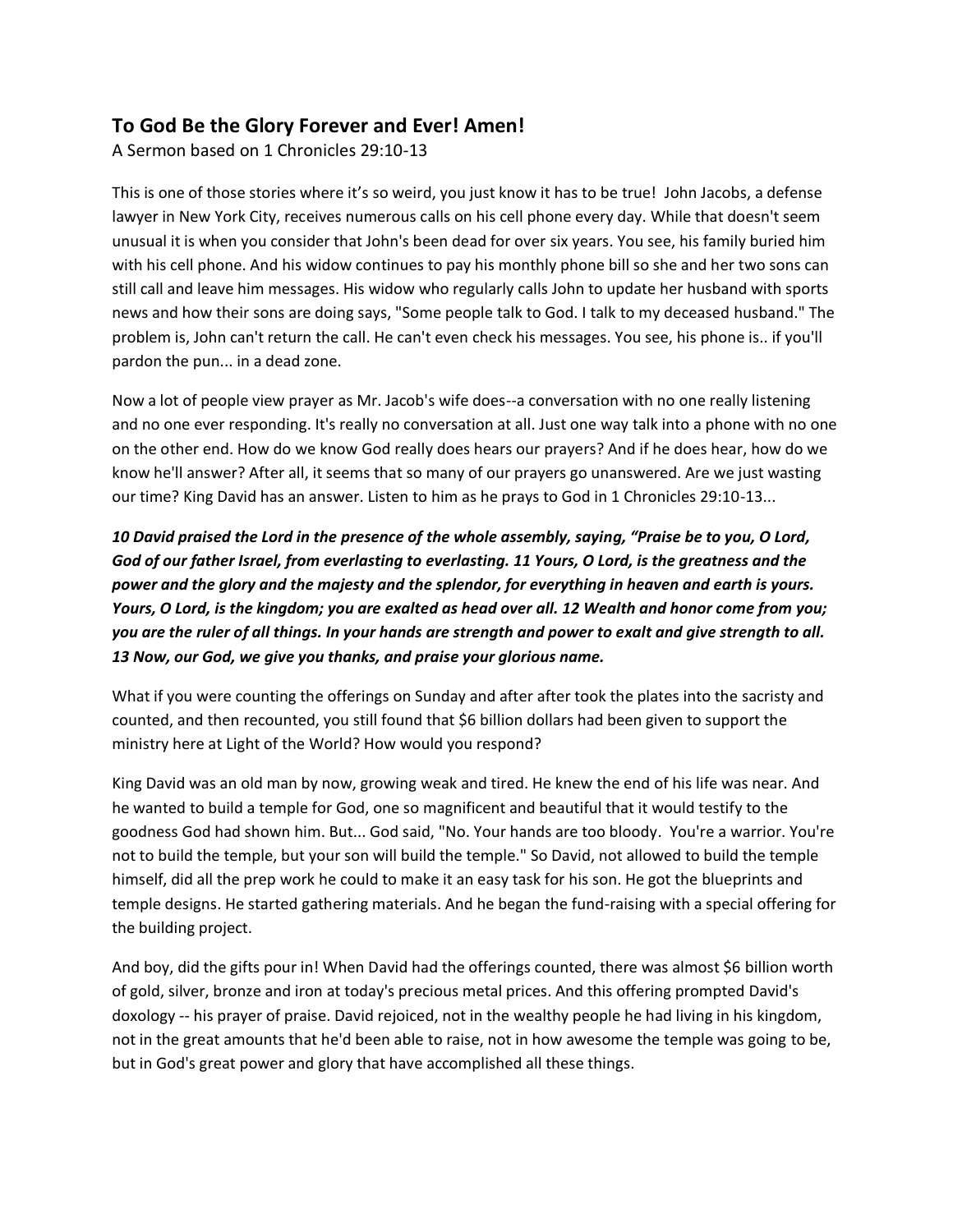Just think of all the awesome things God's power has done. King David piled on the nouns describing God's power in his prayer. *Yours, O Lord, is the greatness and the power and the glory and the majesty and the splendor... Yours, O Lord, is the kingdom... wealth and honor ...strength and power...* God has the power to create the universe with its billions of stars, most of which shine far brighter than our sun. He created the intricacies of our human bodies, knitting us together in the womb. He is the true and only king maker giving wealth and power to those he wishes and ending the lives of others.

It's been estimated that our nation has 28,000 nuclear warheads. Compared to the power of God, 28,000 nuclear warheads is like a BB gun. He turned a stuttering Moses into the leader of a great nation and defeated the Egyptian army for Israel without a single spear, sword or arrow. He turned Gideon, least among the weakest tribe, into a conquering hero with torches, trumpets and jars. He turned David from a lowly shepherd into a giant slayer with a single stone and then into a powerful King.

He brought down the Empires of those who considered themselves the Great. Assyria fell, Babylon fell, Persia fell, Greece fell, Rome fell, Napoleon fell, Hitler fell, the Iron Curtain rusted almost over night. No wonder we confess, "Thine is the power!"

But... do you believe it? Do you really? Does your prayer life demonstrate that you trust in God's power? Or are you more like the one James, the brother of Jesus, chides: "*6But when he asks, he must believe and not doubt, because he who doubts is like a wave of the sea, blown and tossed by the wind. 7That man should not think he will receive anything from the Lord; 8he is a double-minded man, unstable in all he does."* (James 1:6-8)

Or maybe we do trust in his power, but then get angry when he doesn't use it as we wish! "God does have the power to make strong and wealthy," we confess. But then we gripe, "So why doesn't he do those things for me?! Why doesn't he make me strong and take away my physical, financial, emotional weakness?! Why doesn't he make me wealthy?" We get frustrated and upset when God doesn't answer our prayers in our way or on our timetables.

And really we act like the kid who gets fifty birthday presents but complains that he didn't get the game he wanted or that the brand new bike he got is green, not blue like he wanted! That spoiled brat would deserve to lose the gifts that he received, wouldn't he? Just like we deserve to lose God's blessings for presuming to only in an advisory capacity and then complaining that he doesn't do things our way. We deserve hell. And in contrast to God's awesome power, you and I are powerless to do a thing about it.

We ought to confess as King David did right after this hymn of praise... *"But who am I, and who are my people, that we should be able to give as generously as this? Everything comes from you, and we have given you only what comes from your hand. We are aliens and strangers in your sight, as were all our forefathers. Our days on earth are like a shadow, without hope. O LORD our God, as for all this abundance that we have provided for building you a temple for your Holy Name, it comes from your hand, and all of it belongs to you."* (1 Chronicles 29:14-16)

We would do well to remember that next time we complain about our lot in life: that it's God who put us there. It's God who chose to bless us the way he has. When we complain we really complain against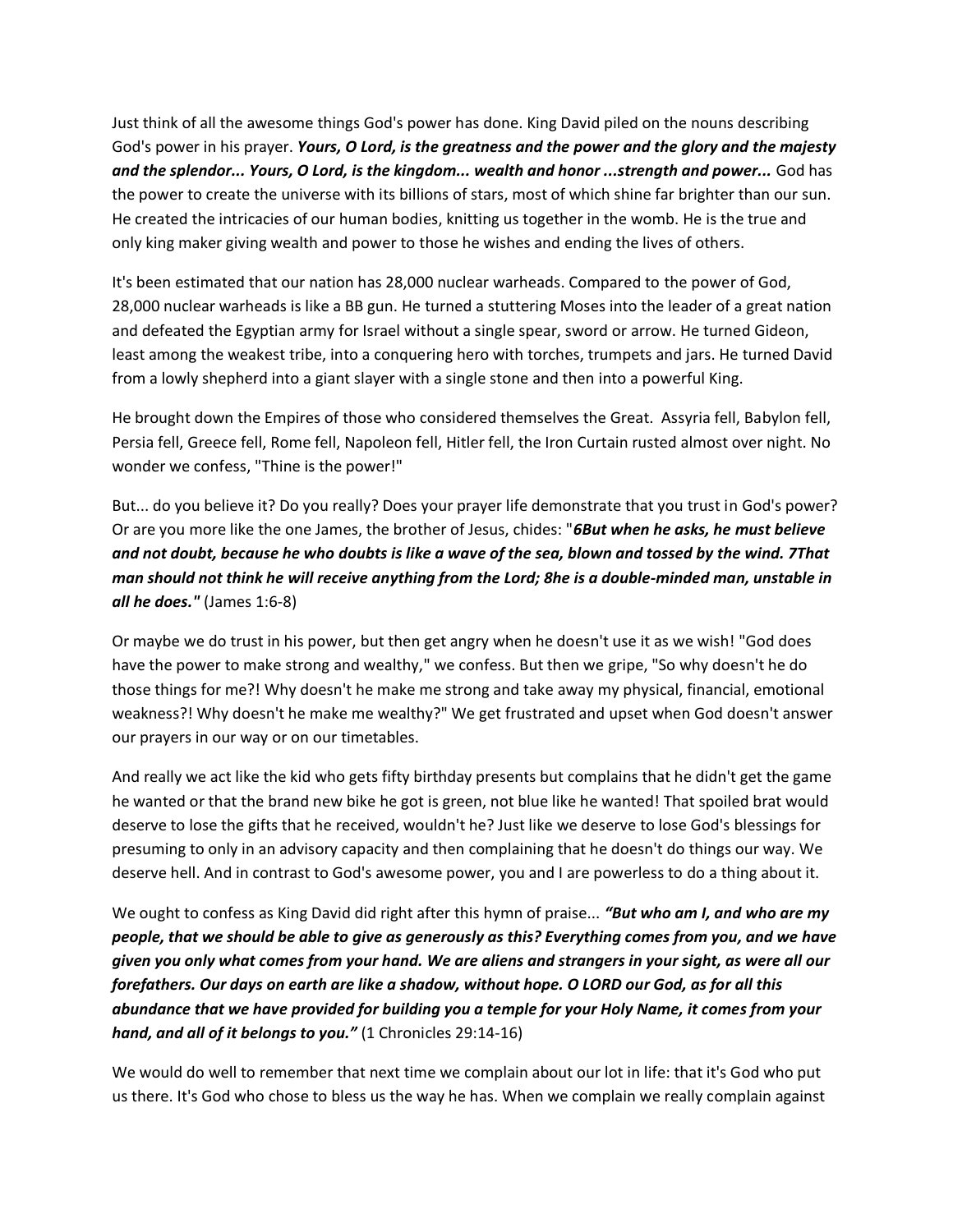him. When Job lost everything and his wife counseled him to curse God and die, he wisely replied, "*You are talking like a foolish woman. Shall we accept good from God, and not trouble?"* (Job 2:10)

Thank God that he doesn't hold it against us and give us what our sins deserve. You see, God doesn't just use his power to create and preserve creation. And his kingdom isn't just his rule over the universe. He also uses his power to save and rules in our hearts through the Word...

When King David offered his prayer of praise he called God *"LORD, God of our father Israel, from everlasting to everlasting."* Those titles would call to mind the gracious promises of the LORD (which you know in all capital letters is Jehovah or Yahweh) who revealed himself as *"the compassionate and gracious God, slow to anger, abounding in love and faithfulness, maintaining love to thousands, and forgiving wickedness, rebellion and sin."* (Exodus 34:6-7) -- the God who promised to Jacob, aka Israel, *"All peoples on earth will be blessed through you and your offspring."* (Genesis 28:14) -- God who promised to send the Messiah, their Savior from sin, in the person of Jesus. And these promises last to this day, and "from everlasting to everlasting."

Do you want to see God's power in your life? Do you want to see him reign in his kingdom? Then look to the cross. By the power of the cross he utterly defeated Satan. He destroyed the gates of hell! He overcame our sin, taking away all of our complaints to God for the way he uses his power, removing our weak and wavering prayers that don't trust his promises to use his power for our good, to rule all things for our good. You and I are forgiven! We are heaven bound! Talk about power! No wonder we confess "thine is the kingdom and the power and the glory forever and ever!"

David saw all that God had done for him and couldn't help but pray to him and praise him in thanks. And neither can we. Pray boldly to him, for his is the power -- there is no problem he can't handle. Pray confidently to him, for his is the Kingdom -- as he rules all things for the good of his people. Recognizing the forgiveness he brings leads us to pray not just before meals as we offer our heartfelt thanks to God.

And praise him with all your heart, not just by your words and prayers, but by your actions -- by the way you live your life for him and by the generous gifts you bring. Recognizing the forgiveness he brings leads us to gladly offer our time back to God in study and service and worship. It leads us to write a generous check or place cash in an envelope so his work can go on here and elsewhere. Maybe he hasn't blessed you with \$6 billion to give. But you can give back in proportion to how he's blessed you. It's all from him and we only give back only what he's given us. It is not ours to keep anyway since we're just passing through this life. Our real treasure still awaits us when his kingdom and his glory become ours forever and ever.

C.S. Lewis once argued that praying was like advising God how to run the world. *"Wouldn't it be wiser," he argued, "to assume that he knows best?" But when a friend heard this argument he replied, "On the same principle, I suppose you never ask a man next to you to pass the salt, because God knows best whether you ought to have salt or not. And I suppose you never take an umbrella, because God knows best whether you ought to be wet or dry... The odd thing is that He should let us influence the course of events at all. But since He let us do it in one way, I don't see why He shouldn't let us do it in the other."*